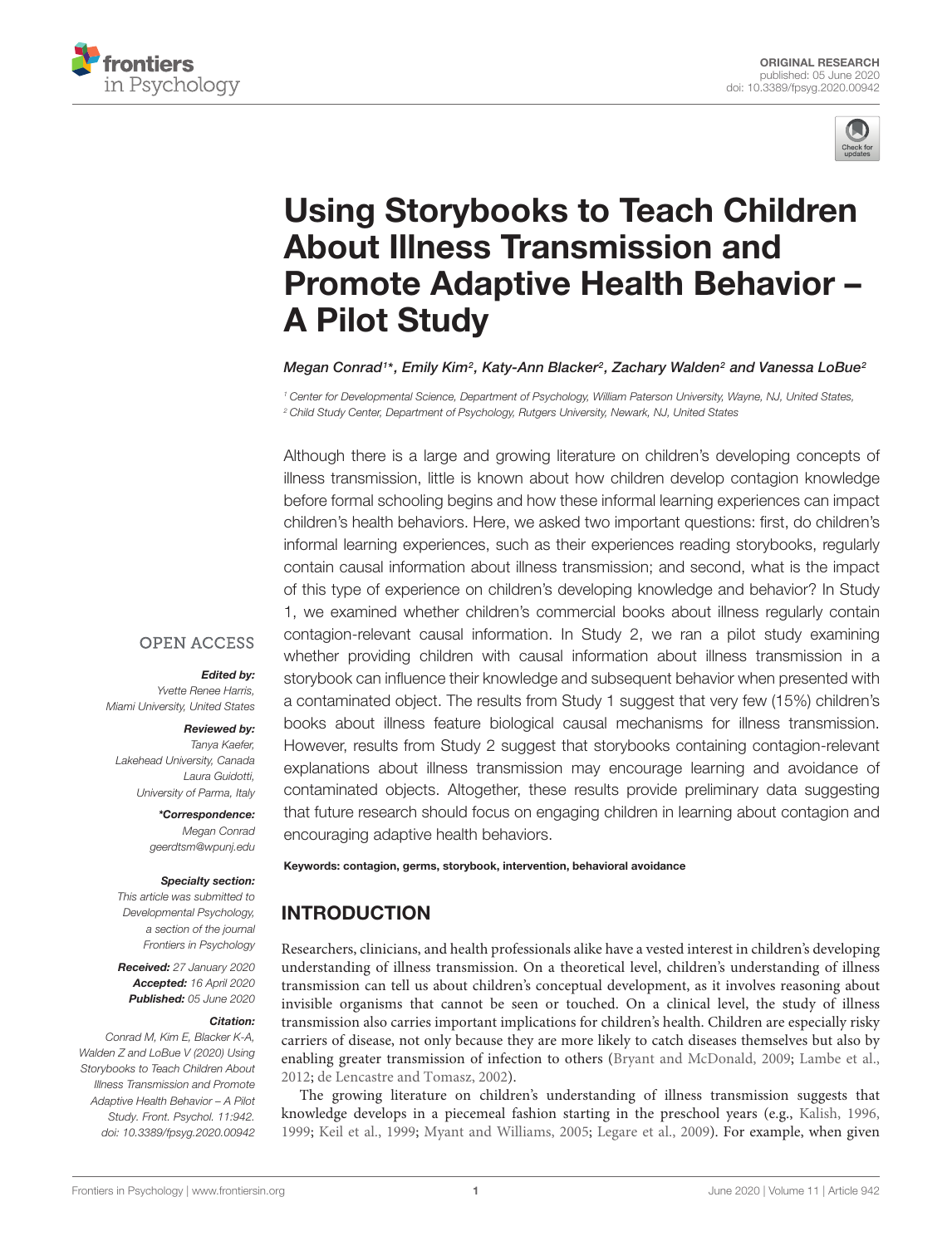a choice between two explanations for the cause of a cold, preschool-aged children are more likely to endorse contagionrelevant explanations (e.g., from playing with a friend who had a cold) than immanent justice explanations [\(Siegal,](#page-10-8) [1988;](#page-10-8) [Springer and Ruckel,](#page-10-9) [1992\)](#page-10-9). However, when asked open-ended questions, children of the same age overextend contagion to non-contagious events, such as accidents (e.g., scraped knee) and non-contagious illnesses (e.g., toothache), and they endorse non-physical causes of illness transmission, including immanent justice (e.g., getting sick as a punishment for misbehaving) [\(Kister and Patterson,](#page-10-10) [1980\)](#page-10-10).

Despite a large and growing literature on children's knowledge about illness transmission, there is very little work to date that focuses on how children behave when faced with the threat of getting sick and how it relates to their contagion knowledge. This is important, as children's behavior when faced with a contagious illness or a contaminated object is what is most relevant to whether they actually get sick and whether they spread illnesses to others, making children's behavior when confronted with a contagious illness directly relevant to public health. Only one very recent study has linked children's knowledge about illness transmission to their behavior, and the results implicate the role of causal knowledge in children's avoidance of sick individuals and potentially contaminated objects. In this study, 4- to 7-yearolds were prompted to interact with two confederates – one that was "sick" and one that was not – and with various toys that each confederate touched. Only the 6- and 7-year-olds avoided proximity to and contact with the sick confederate and her toys. However, the best predictor of children's avoidance behavior was not age but, instead, was their ability to make predictions about illness outcomes. In other words, even 4- and 5-year-olds avoided contact with the sick confederate if they had causal knowledge about illness transmission [\(Blacker and LoBue,](#page-10-11) [2016\)](#page-10-11).

Although the literature suggests that children likely develop a sophisticated causal understanding of illness transmission when they begin formal schooling, this study demonstrates not only that preschool-aged children are capable of learning about illness transmission but that they might also be able to use their knowledge to guide adaptive behavior. However, most preschool-aged children have not yet acquired causal knowledge about illness transmission, thus leaving open the question of how preschoolers might acquire this knowledge and whether providing them with it could promote adaptive health behaviors.

Importantly, before formal schooling begins, differences in experience, language, culture, and the environment influence the development of children's biological knowledge (e.g., [Ross](#page-10-12) [et al.,](#page-10-12) [2003;](#page-10-12) [Waxman et al.,](#page-11-0) [2007;](#page-11-0) [Anggoro et al.,](#page-10-13) [2010;](#page-10-13) [Unsworth et al.,](#page-11-1) [2012\)](#page-11-1). One particularly relevant source of learning for young children is storybooks. Indeed, for most children, storybook reading is a common informal learning experience: in the United States, children 8 years old and under spend, on average, 29 min per day with books [\(Rideout,](#page-10-14) [2017\)](#page-10-14). Further, there is a growing body of work showing that preschool-aged children can learn new biological facts from reading storybooks. For example, children as young as 3 can learn factual information about animal camouflage from just one exposure to a storybook [\(Ganea et al.,](#page-10-15) [2011;](#page-10-15) [Geerdts](#page-10-16) [et al.,](#page-10-16) [2016a\)](#page-10-16), and children as young as 5 can learn about complex biological properties such as evolution from storybook interventions [\(Legare et al.,](#page-10-17) [2013;](#page-10-17) [Kelemen et al.,](#page-10-18) [2014\)](#page-10-18). There is even direct evidence that storybook reading can increase 4- to 7-year-olds' knowledge about illness transmission [\(Williams and](#page-11-2) [Binnie,](#page-11-2) [2002\)](#page-11-2) and that a storybook intervention can promote 4 and 5-year-old children's healthy behaviors, such as choosing to eat healthier snacks [\(Gripshover and Markman,](#page-10-19) [2013\)](#page-10-19). However, it is still unclear whether storybooks that children commonly read contain causal information about illness transmission and whether providing children with this information can promote both learning and behavioral avoidance of potentially contaminated objects.

The current research constitutes a first step toward answering these important questions. Here, we present an initial exploratory investigation of whether children's commercial storybooks regularly contain causal information about illness transmission and whether providing children with this information can affect both their knowledge and behavior. In Study 1, we examined whether causal information about illness transmission is readily available in real-world storybooks. We reviewed a large sample of children's library storybooks about illness and quantified the types of information they present about illness transmission. We asked whether contagion-relevant causal explanations (i.e., germs, physical proximity to sick individuals) are presented more frequently than contagionirrelevant causal explanations (i.e., behaviors like not wearing a jacket, disobeying parents, wishing to be sick) and thus whether storybooks that are readily available to children in the real world can serve as a potential source of accurate information about illness transmission. Previous research analyzing the presence of causal biological information in children's commercial storybooks found that very few books provided the kinds of causal information considered necessary for substantial knowledge revision [\(Geerdts et al.,](#page-10-20) [2016b\)](#page-10-20), suggesting that we may similarly find a lack of causal information about contagion.

In Study 2, we examined whether providing children with causal information about illness transmission in children's storybooks can influence their knowledge and behavior when presented with a contaminated object. Preschool-aged children were read one of several storybooks, each of which contained a different explanation for illness transmission. We then assessed children's knowledge about illness transmission and whether they displayed behavioral avoidance of a contaminated toy in a forced-choice task. We chose to focus on preschoolaged children (ages 3–5) because children of this age have not yet begun formal schooling, have a limited understanding of contagion (e.g., [Bibace and Walsh,](#page-10-21) [1981;](#page-10-21) [Perrin and](#page-10-22) [Gerrity,](#page-10-22) [1981\)](#page-10-22), and do not spontaneously avoid contact with potentially contaminated objects [\(Blacker and LoBue,](#page-10-11) [2016\)](#page-10-11). Thus, preschool-aged children should perform poorly in a baseline assessment of contagion knowledge and have substantial room for learning. We hypothesized that learning a causal explanation for illness transmission from a storybook reading would lead to subsequent knowledge gain as well as avoidance of a contaminated object.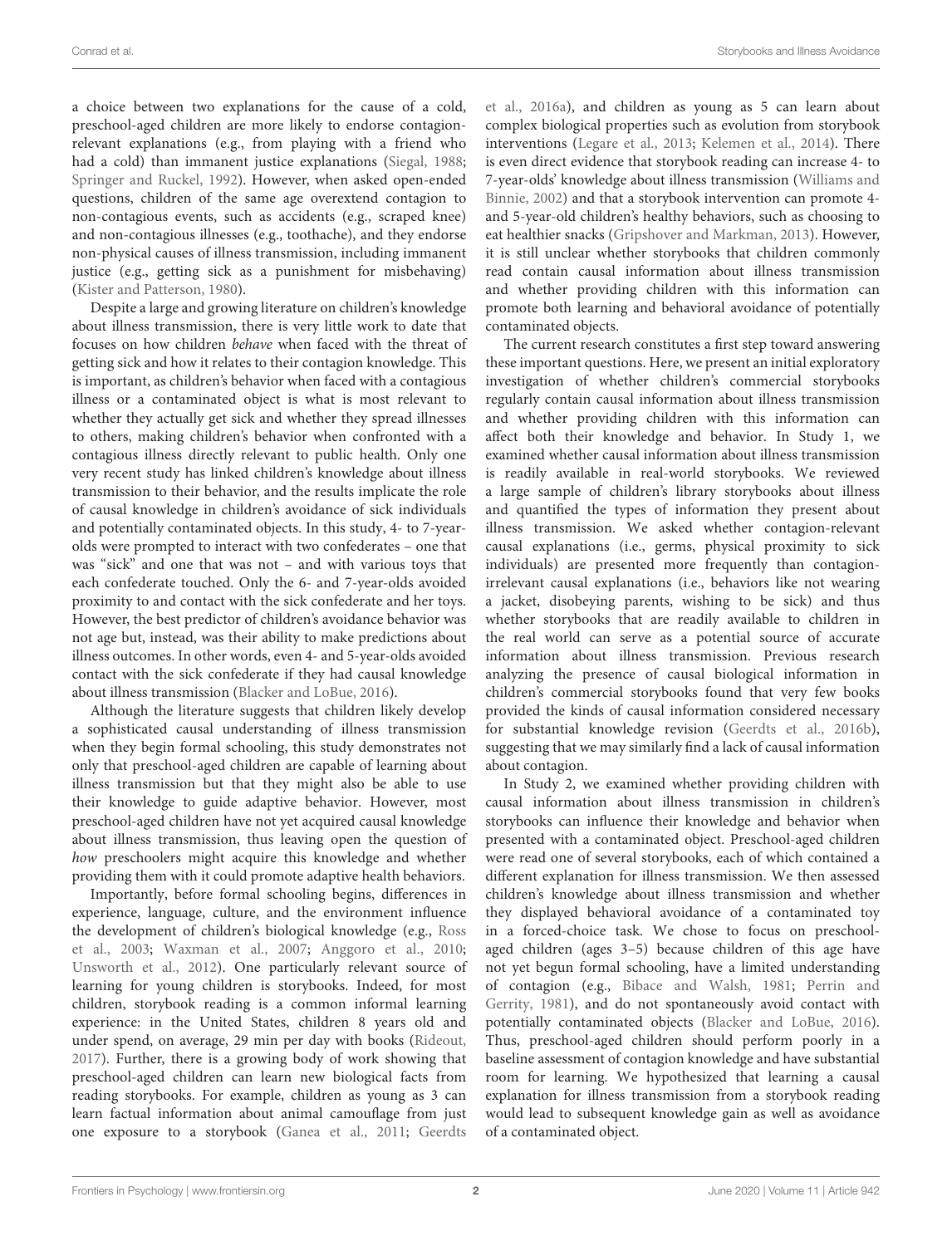# STUDY 1

The goal of Study 1 was to provide a descriptive account of whether causal information about illness transmission is readily available in commercial storybooks. We reviewed a large sample of children's storybooks about illness available at local lending libraries and coded them for the types of explanations they provide for illness transmission, if any.

### Materials and Methods Storybooks

Books about illness were collected from local lending libraries that were a part of a larger consortium of libraries in Northern New Jersey. The consortium included 77 member libraries with a total of 11 million circulated items. The library consortium online catalog was used to compile a list of storybooks. Five of these libraries were then used to gather materials obtained from searching the entire catalog. We used search limiters to find English-language juvenile storybooks about illness. A keyword search was done for the keyword "sick." We did not set limits on the book type (e.g., narrative versus non-fiction), but all of the storybooks returned in the search were narrative. Storybooks were then scanned for content to be sure that they were about being sick, were appropriate for preschool-aged children (ages 3– 6 years), and were designed for a general audience (i.e., excluded religious books, books to help children get over a fear of the doctor, books about specific long-term illnesses or death). Any books that were out of circulation or missing from the library were excluded from analysis (13 books). The final sample resulted in 67 storybooks (see **[Supplementary Appendix A](#page-10-23)** for full list of titles). Original publication dates for the books ranged from 1939 to 2014, with almost half of the books (32) published since 2000. Most of the storybooks (40) were about ambiguous illnesses that had symptoms similar to a cold or the flu (e.g., stuffy nose, fever, headache, chills), and the stories only specified that the character(s) was "sick." The rest of the storybooks referenced specific illnesses: a cold (15), the flu (4), chicken pox (7), or pneumonia (1).

### Coding

The text of each storybook was coded for reference to contagionrelevant and contagion-irrelevant explanations regarding illness transmission. The explanations and mechanisms were selected on the basis of prior research that investigated children's own explanations [\(Kister and Patterson,](#page-10-10) [1980;](#page-10-10) [Bibace and Walsh,](#page-10-21) [1981\)](#page-10-21). We coded the illness stories based on the presence of an explanation for why the character(s) became sick. We included two categories of contagion-relevant explanations – physical proximity explanations and biological explanations. Physical proximity explanations either explicitly or implicitly mentioned physical proximity as a possible cause but provided no additional information regarding the transmission of illness within the proximity event (e.g., a story where a character took care of someone who was sick and then they themselves became sick later). Biological explanations explicitly mentioned germs, viruses, bacteria, or any other physical/medical origin

for the illness. We also included two categories of contagionirrelevant explanations – behavioral explanations and nonphysical explanations. Behavioral explanations referenced a specific activity or behavior that led to a character becoming sick (e.g., not wearing a coat, eating too much junk food). Nonphysical explanations linked the onset of illness to a non-physical, unseen cause, such as psychological intent (e.g., wishing to be sick to stay home from school) or immoral conduct (e.g., a child becoming sick after disobeying his/her mother). Finally, a no explanation category was included for books that did not provide any information regarding how a character became sick.

Each storybook was coded binomially as either having made reference or not having made reference to each possible explanation. Thus, one storybook may have received more than one code (e.g., both germs and physical proximity). Two coders (first author and undergraduate research assistant) independently coded all of the storybooks. Percent agreement between the coders was 96.2%. The average kappa was 0.84 (0.77 for physical proximity, 0.89 for biological, 0.82 for behavioral, 0.79 for non-physical, 0.94 for no explanation), which is considered a strong level of agreement. Any disagreements were resolved by discussion, and both coders agreed upon a final code.

# **Results**

The number of books containing each of the explanation types is presented in **[Figure 1](#page-3-0)**. Over half of the storybooks ( $N = 37, 55\%$ ) did not mention or imply any possible mechanisms for illness transmission and simply focused on the experience of being sick. Of the storybooks that did provide explanations about the causes of illness ( $N = 30$ ), 23 provided contagion-relevant explanations, and 8 provided non-contagion-relevant explanations. Of the books providing contagion-relevant explanations, only 10 books specifically mentioned germs or other biological causes (e.g., an appendix causing appendicitis), while the remaining 13 only highlighted that physical proximity contributed to the transmission of illness. In many of the physical proximity explanations, a character became sick, and then the character's caregiver soon became sick as well, leading to a role reversal in the care relationship. These stories did not mention why the particular illness was contagious or how it passed between individuals, but simply implied that physical proximity to the sick individual was a possible factor. Non-contagion-relevant explanations were much less frequent; very few stories mentioned non-physical (2) or behavioral causes (6) for illness. Neither of the two non-physical explanations were accurate: (1) wishing to be sick and (2) believing they were sick when they weren't. Of the six behavioral explanations, three involved getting sick from eating too much food (or non-food items), one was mistaken allergies from a dandelion, one was from going out in the snow without a hat, and one was from playing a game on the playground.

Note that there were no significant differences in the number of books that provided causal explanations, or the types of explanations provided, based on publication dates of the books [books published before  $(N = 32)$  versus after  $(N = 35)$  the year 2000,  $p's > 0.13$ , Fisher's exact tests]. There were also no significant differences in the number of books that provided causal explanations, or the types of explanations provided, based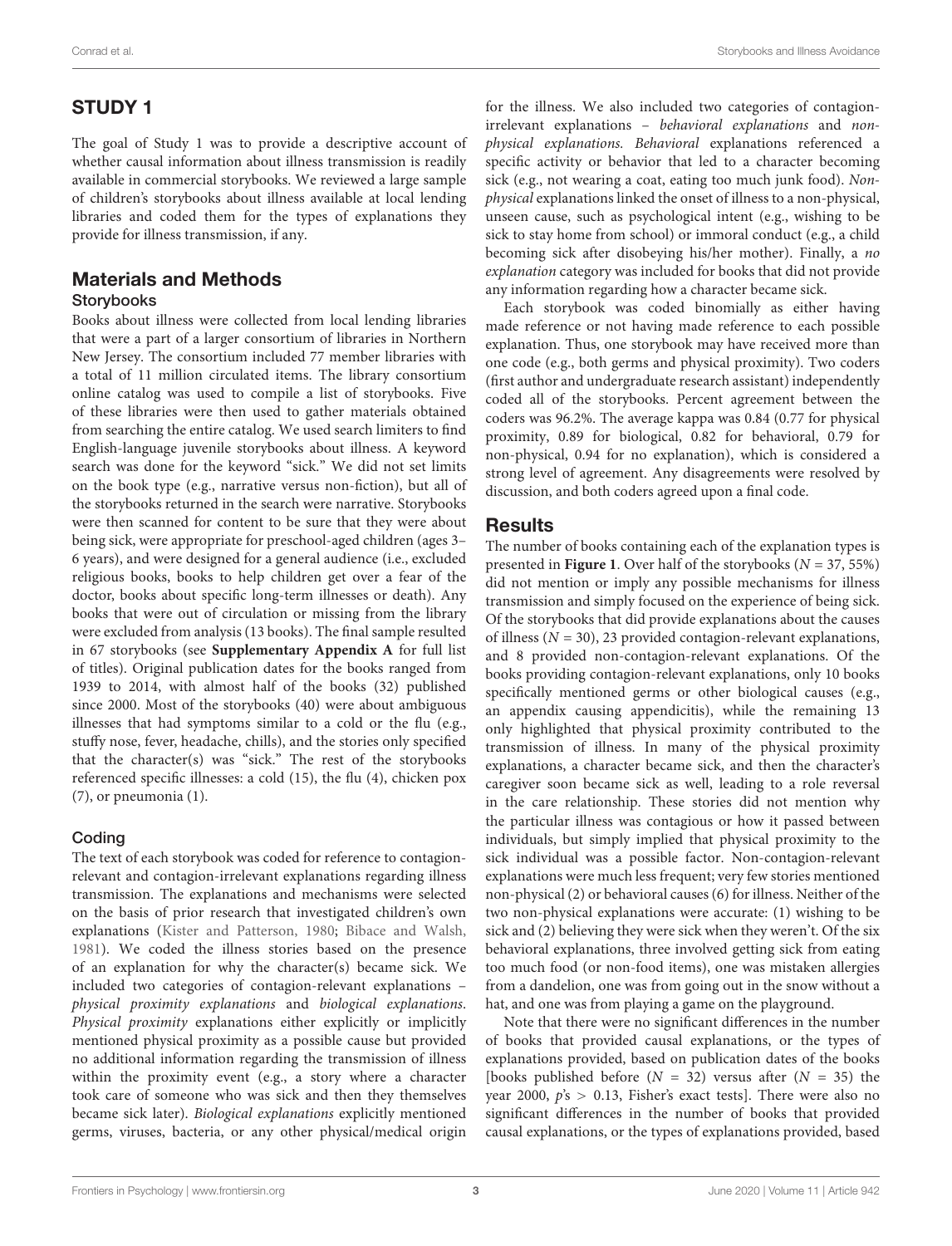

<span id="page-3-0"></span>on the books' popularity [median split of [Amazon.com](https://www.amazon.com/) US sales rankings with more popular ( $N = 34$ ) versus less popular ( $N = 33$ ),  $p's > 0.09$ , Fisher's exact tests].

### **Discussion**

Our findings from Study 1 demonstrate that storybooks for preschool-aged children do not often provide any causal information about the process of contagion. When they do provide causal information, it usually is contagion-relevant information, such as physical proximity. However, children rarely receive causal information about the biological process of contagion from storybooks; less than 15% of the books explained that germs and other biological agents are causes of illness. Incorrect and/or non-contagion-relevant information, like wishing to be sick or swallowing a basketball, was found at almost the same rate as germ explanations (12% of all the books). Overall, commercial storybooks do not seem to be a source from which children can typically gather biological causal information about illness transmission.

# STUDY 2

In Study 1, we provided a descriptive account of the kinds of information about illness transmission children typically receive via commercial storybooks. In Study 2, we ran a pilot study to explore whether exposure to contagionrelevant information can promote increased knowledge of illness transmission and, in turn, whether causal knowledge of illness transmission promotes behavioral avoidance of a potentially contaminated object. This study speaks specifically to whether it is possible to support children's understanding of illness and adaptive health behaviors after a simple, informal learning experience like storybook reading. Using a pre-intervention–post-test design, we provided preschoolaged children with either contagion-relevant or no contagionrelevant causal information about an illness in a storybook and then assessed both their knowledge gain and their behavioral avoidance of a potentially contaminated toy. We hypothesized that learning a causal explanation for illness transmission from a storybook reading would lead to increased knowledge, and knowledge would be related to subsequent avoidance of a contaminated object.

# Materials and Methods **Participants**

We recruited seventy-one 3- to 5-year-old children  $(M = 4.72$  years, SD = 0.56 years, 38 female) from local preschools in Essex and Passaic Counties in New Jersey for testing. Parents were invited to participate via information packets sent home with their child. Parents gave written consent for their child's participation and completed a demographic form, while children gave verbal assent. Any child whose parents returned consent forms was eligible to participate. There were no specific exclusion criteria for children's involvement.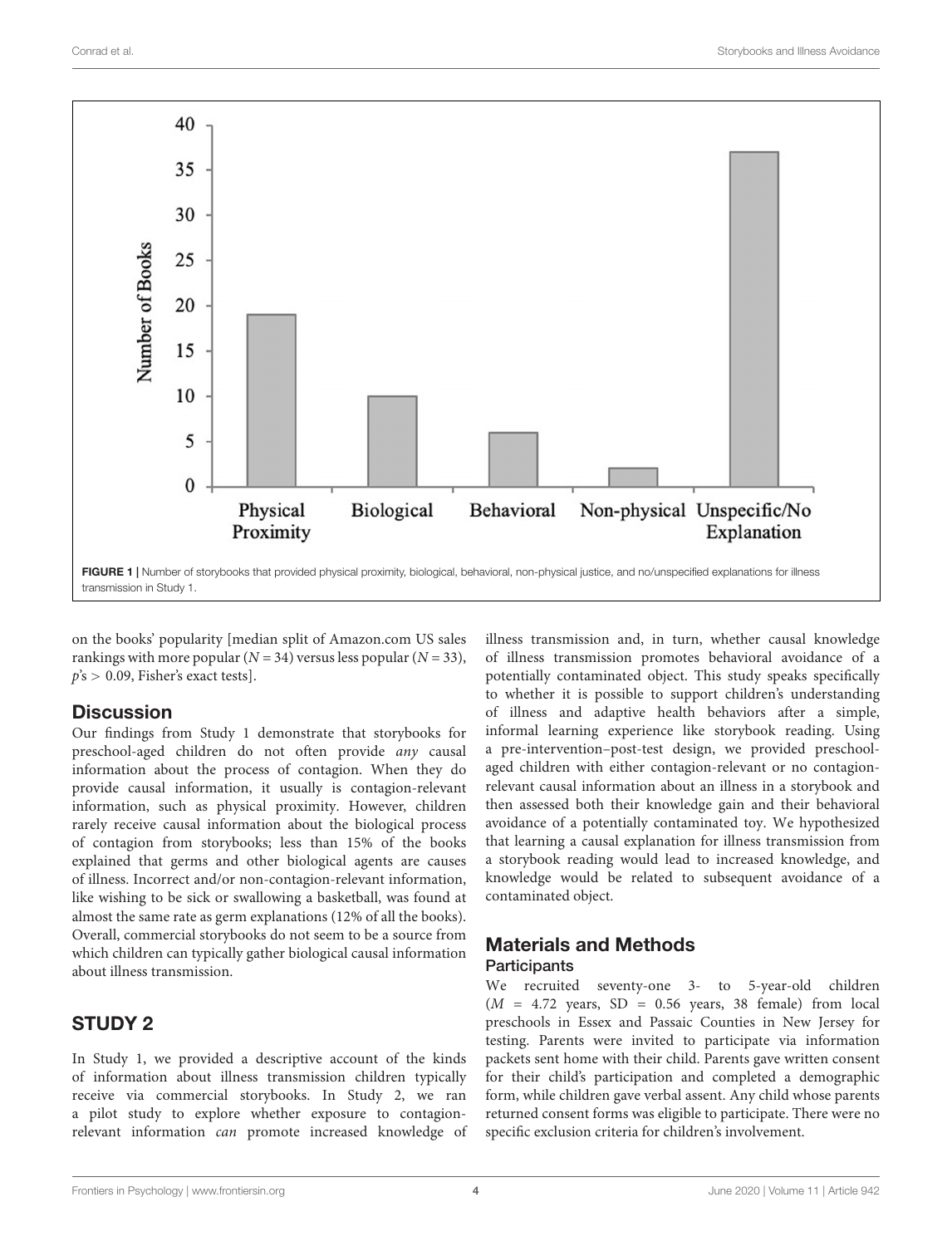Children were randomly assigned to one of three contagionrelevant storybook conditions – biological storybook ( $N = 24$ ,  $M = 4.52$  years, SD = 0.52 years, 13 female), germs-only storybook  $(N = 23, M = 4.84$  years, SD = 0.49 years, 12 female), and contactwith-toys storybook ( $N = 24$ ,  $M = 4.82$  years, SD = 0.64 years, 12 female). An additional 48 children were recruited from local preschools and were assigned to one of two control conditions: a no-book condition where participants were simply given both the pre- and post-test assessments with no book intervention ( $N = 24$ ,  $M = 4.48$  years, SD = 0.69 years, 12 female), and a no-explanation condition, in which children were read the same story, except without an explanation for the events ( $N = 24$ ,  $M = 4.64$  years, SD = 0.78 years, 12 female). We based our sample size of 20– 24 children per condition on previous research using storybook manipulations. Sample sizes in the studies we reviewed prior to conducting the submitted work ranged from 16 to 24 participants per condition [\(Ganea et al.,](#page-10-24) [2008,](#page-10-24)  $N = 16$ ; [Ganea et al.,](#page-10-25) [2014,](#page-10-25)  $N = 22-24$ ; [Ganea et al.,](#page-10-15) [2011,](#page-10-15)  $N = 16-20$ ; [Simcock and Dooley,](#page-10-26) [2007,](#page-10-26)  $N = 20$ ; [Tare et al.,](#page-10-27) [2010,](#page-10-27)  $N = 18$ ). Eleven additional participants were tested but excluded because of experimenter error (child was too young,  $N = 1$ ; experimenter did not adhere to testing protocol,  $N = 5$ ; experimenter accidentally tested child multiple times under different IDs,  $N = 3$ ; experimenter ran child in wrong counterbalance condition,  $N = 2$ ), three additional participants were tested but excluded because of non-compliance, and pre-test data were collected from 30 additional participants but were not included because participants were either absent or unavailable for the storybook reading and post-test when we returned to the school a week later.

### **Materials**

Excerpts from a commercial storybook, Prudence's Get Well Book [\(Frankel,](#page-10-28) [2000\)](#page-10-28), were used as the stimuli. The story was about a little girl, Prudence, who became ill with a fever. Her mother took her to the doctor and gave her medicine, and later, Prudence returned to school well again. Three different contagion-relevant versions of the book were created, each providing different information about how Prudence got sick by changing only one page (see **[Figure 2](#page-5-0)** for relevant text). All three storybooks said that Prudence got sick after an interaction with a friend, George. The only thing that differed between the books was the specific information about how Prudence got sick from playing with George. In the biological storybook, children were told, "George had germs that got on his toys and then shared his toys with Prudence. Then later she got sick." In the germs-only storybook, children were told, "George had germs that got on Prudence when they were playing. Then later she got sick." In the contact-with-toys storybook, children were told, "Prudence and George played with the same toys at recess time. Then later she got sick." We included the two latter conditions in order to account for any individual effects of providing children with information about germs and information about sharing objects that are contaminated. In addition to the three contagionrelevant storybook conditions, we had two control conditions: a no-storybook condition, where participants were simply given both the pre- and post-test assessments with no book reading, and a no-explanation storybook condition, in which children were read the same story, except without any causal explanation for how Prudence may have gotten sick.

### Procedure

Children sat with the experimenter in a quiet area of the classroom or separate testing room and were tested individually at both pre-test and post-test. Children were told that they were going to look at some pictures and/or read a storybook and that we were going to ask them some questions about it. The procedure involved a verbal knowledge pretest, storybook intervention, verbal knowledge post-test, and behavioral avoidance task. The verbal knowledge post-test and behavioral avoidance task occurred directly after the storybook intervention, which was conducted approximately 1 week after the verbal knowledge pre-test. We chose to do the storybook intervention a week after the pre-test to avoid asking children the same questions repeatedly in a single session and to avoid taxing the preschools we visited with multiple visits in the same week. Children in the no-book control condition completed the verbal knowledge and behavioral avoidance tasks at both pre-test and post-test.

### **Pre-test**

At pre-test, we assessed (1) children's knowledge of contagious and non-contagious illness with an explanation and prediction task and (2) their germ knowledge. Given that knowledge of illness transmission may vary based on socio-economic factors, schooling, and culture, we used these pre-test assessments from the three book conditions to establish that children did not differ in their baseline knowledge. In particular, one of our book conditions included information about germs, so we asked questions about children's germ knowledge specifically to ensure that germ knowledge at pre-test did not differ between conditions.

There is currently no widely used assessment of children's knowledge of illness transmission. Previous research suggests that preschool-aged children are able to answer simple forced-choice, yes-versus-no questions about illness transmission accurately. For example, as mentioned above, when given a choice between two explanations for the cause of a cold, preschool-aged children are more likely to endorse contagion-relevant explanations (e.g., from playing with a friend who had a cold) than immanent justice explanations (i.e., getting sick as a punishment for misbehaving; [Siegal,](#page-10-8) [1988;](#page-10-8) [Springer and Ruckel,](#page-10-9) [1992\)](#page-10-9). However, when asked open-ended interview questions, children of the same age also overextend contagion to non-contagious events, such as accidents (scraped knee) and non-contagious illnesses (toothache), and endorse non-physical causes of illness transmission that include immanent justice [\(Kister and](#page-10-10) [Patterson,](#page-10-10) [1980\)](#page-10-10). Thus, we asked a combination of forced-choice yes/no questions along with open-ended questions to ensure that we obtained results consistent with previous research.

Illness vignettes. During the first portion of the pre-test, the children were read vignettes about a child with a cold and a child with a toothache. For the cold vignette, they were shown a picture of a child and were told: "This is Sal. Sal has a cold, so Sal has a runny nose, a headache, and sore throat." For the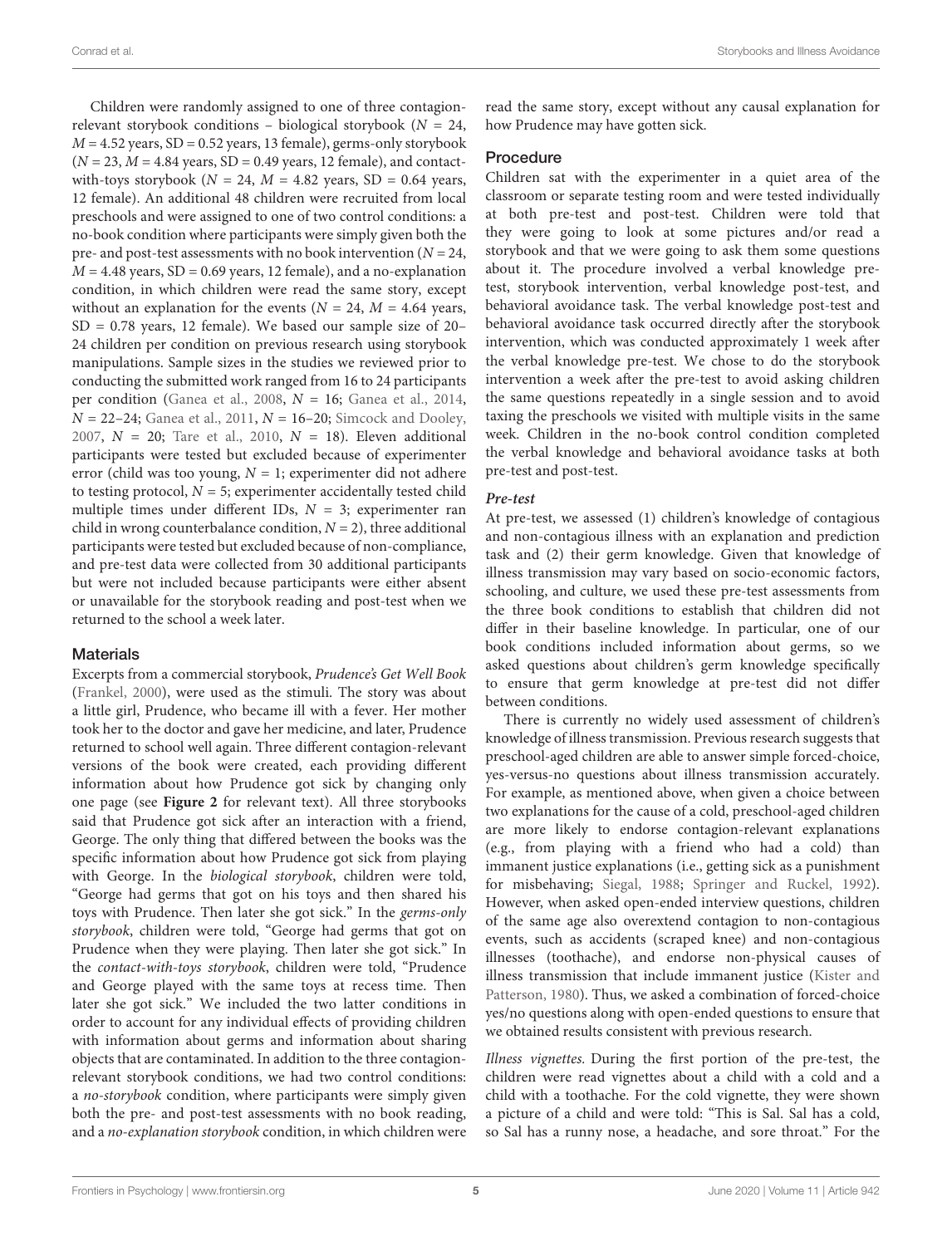#### **Biological**

Prudence got sick because she played with George who was sick. How did Prudence get sick? George had germs that got on his toys and then shared his toys with Prudence. Then later she got sick.

George's germs made Prudence sick!

#### **Germs Only**

Prudence got sick because she played with George who was sick. How did Prudence get sick? George had germs that got on Prudence when they were playing. Then later she got sick.

> $\ddotsc$ George's germs made Prudence sick!

<span id="page-5-0"></span>FIGURE 2 | Explanatory text from the four storybooks created for Study 2.

toothache vignette, they were shown a picture of a different child and were told: "This is Danny. Danny has a toothache, so his tooth really hurts when he tries to eat or drink anything." The children were then prompted to provide an open-ended explanation for how the child got a cold or toothache: "How did Sal/Danny get a cold/toothache?" Afterward, they were asked to make predictions about whether they and another child would get a cold or toothache after playing with the child in the vignette: "Do you think Sal/Danny's friend could get a cold/toothache by playing with Sal/Danny? Do you think Sal/Danny's friend could get a cold/toothache by being mean to Sal/Danny? What if you played with Sal/Danny? Would you get a cold/toothache?" The order of presentation of the cold and toothache questions was counterbalanced across participants.

Children's open-ended explanation answers ("How did Sal/Danny get a cold/toothache?") for both pre- and post-testing were coded using the same categories as storybook coding in Study 1: contagion-relevant explanations (biological, physical proximity) and contagion-irrelevant explanations (behavioral, non-physical, unspecific/not relevant). However, children's explanations were generally very short, and there were no cases where children's responses contained more than one category. Thus, the categories were treated as mutually exclusive. Children's responses to each of the prediction questions about person-to-person transmission of colds and toothaches were coded as 1 for a correct response (for each of the cold questions: yes, no, yes, respectively; for toothache questions: no, no, no, respectively) and as 0 for an incorrect response (for each of the cold questions: no, yes, no, respectively; for toothache questions: yes, yes, yes, respectively). The first author coded all of the transcripts, blind to storybook condition. A second

#### **Contact with Toys**

Prudence got sick because she played with George who was sick. How did Prudence get sick? Prudence and George played with the same toys at recess time. Then later she got sick.

Playing with the same toys as George made Prudence sick!

#### **No Explanation**

The night before, Prudence was her happy, healthy little self. She changed into her pajamas, brushed her teeth, and went to bed. Then I, Prudence's mother, read her a bedtime story.

Prudence was very sick

coder (undergraduate research assistant) independently coded 42% of the transcripts to establish interrater reliability. Percent agreement between the coders was 86%, and the Cohen's kappa was 0.79, which is considered a moderate level of agreement. Any disagreements were resolved by discussion, and a final code was agreed upon by both coders.

Germ knowledge measure. Because one of our book conditions provides children with information about germs, we assessed children's germ knowledge at pre-test to ensure that there were no differences between children in each condition at baseline. Again, we used both open-ended and forced-choice questions. First, children were asked to tell the experimenter everything they knew about germs. Answers were coded based on providing no information or irrelevant information ("they're tiny"), behavioral knowledge related to germs ("mommy told me you have to wash your hands"), or understanding germs as a cause of illness ("when we get germs on us we get colds"). If children provided both behavioral knowledge and causal explanations in their responses, the answer was coded as the latter, reflecting a more sophisticated level of understanding. Next, a series of yes/no questions were asked. Children were asked whether sick people have germs (correct = yes), whether people who aren't sick have germs (correct = yes), and whether germs can make you sick (correct  $=$  yes). For the openended questions, the first author coded all of the transcripts blind to storybook condition. A second coder (undergraduate research assistant) independently coded 74% of the transcripts to establish interrater reliability. Percent agreement between the coders was 74%, and Cohen's kappa was 0.63, which is considered a moderate level of agreement. Any disagreements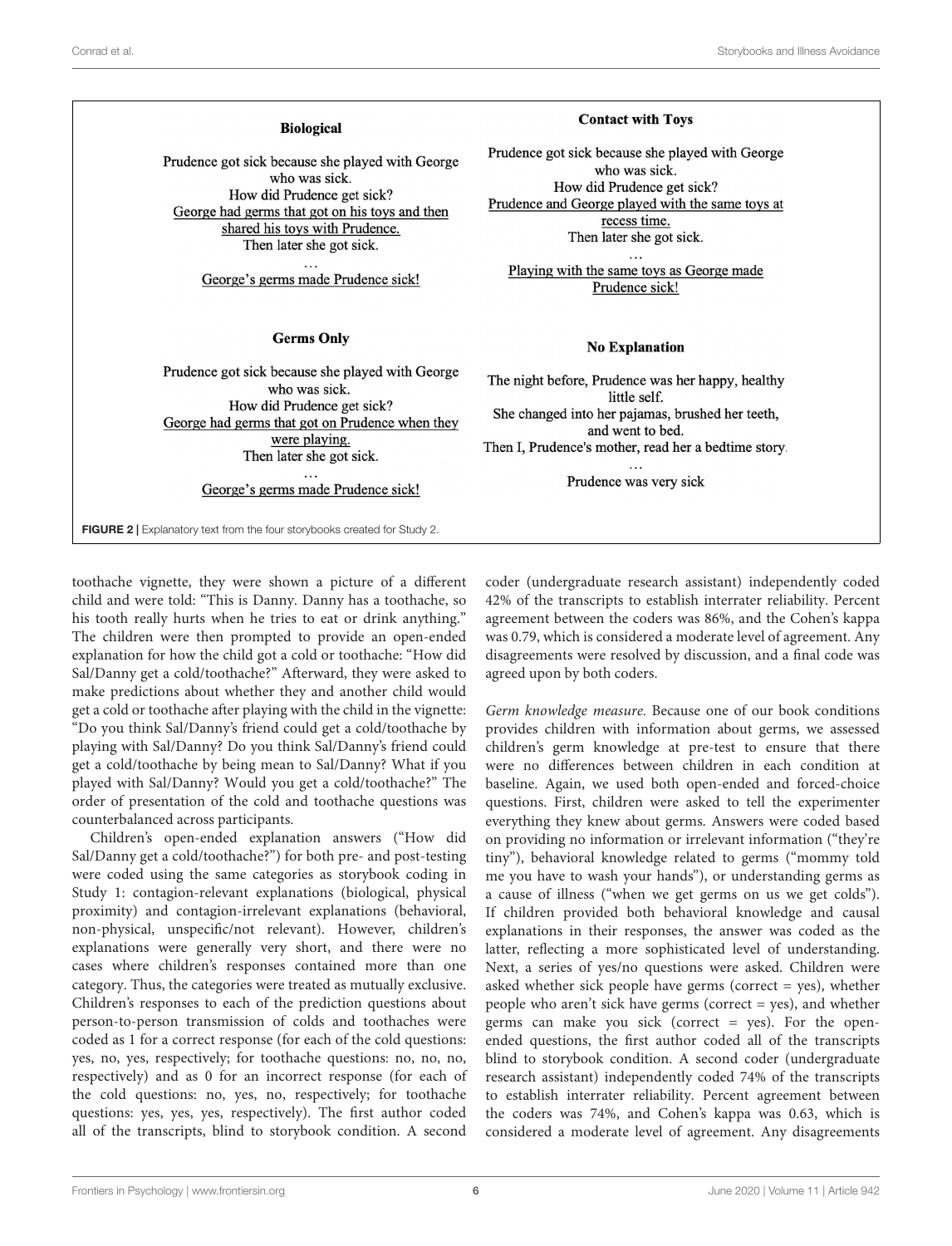were resolved by discussion, and a final code was agreed upon by both coders.

### **Storybook intervention and post-test**

Approximately 1 week after the pre-test, an experimenter read the storybook to each child individually in a quiet area of the classroom or a separate room. Again, we chose to do the storybook intervention 1 week after the pre-test to avoid asking children the same questions repeatedly in a single session and to avoid taxing the preschools we visited with multiple visits in the same week. After reading the storybook, children were first asked three questions to probe their memory about the book: (1) what was the little girl's name, (2) do you remember how Prudence got sick, and (3), what did Prudence do to get better? It is important to note that children's accurate responses to these questions were low: only 8% of children accurately recalled Prudence's name, 28% remembered how she got sick, and 59% remembered what she did to get better. After the memory questions, children were again administered the Illness Vignettes (with different names and photographs) to examine if children's knowledge changed from before the intervention. The order of presentation of the cold and toothache questions was again counterbalanced across participants.

In addition, at post-test, a behavioral choice test was administered. The behavioral choice test measured children's avoidance of objects that a child with a contagious illness had previously come in contact with. Children were told that the two children from the Illness Vignettes – the one with a cold and the one with a toothache – had played with two toys earlier. The children were then told that they could pick one to take home with them as a prize for reading the book. The children were then presented with two identical toys and asked whether they wanted the one that the child with the toothache had played with or the one that the child with the cold had played with. Children's toy choices were scored as 0 (cold) or 1 (toothache).

# Results

### Data Analysis Plan

All of the data we collected were binary (yes/no) or categorical in nature, which is common of similar paradigms (e.g., [Bonawitz](#page-10-29) [et al.,](#page-10-29) [2012\)](#page-10-29). Thus, in the following analyses, to test for differences on outcome variables between the book conditions (betweensubjects), we used chi-square analyses. To test for differences on outcome variables between pre- and post-test (within-subjects), we used McNemar Exact Tests. Finally, to test for differences from chance, we used binomial tests.

### Baseline Knowledge

First we investigated children's knowledge at pre-test to ensure that there were no differences at baseline between the book conditions and to provide simple descriptive data of preschoolaged children's knowledge of illness transmission. Chi-square analyses revealed that there were no initial differences at pre-test across storybook conditions on any of the questions,  $p's > 0.05$ . According to a series of binomial tests (**[Table 1](#page-7-0)**), at pre-test, most children reported that germs can make you sick (78%) and that sick people have germs (86%); further, they said that a

friend could catch a cold by playing with a child who has a cold (68%),  $\dot{p}$ 's < 0.001. However, they did not apply this knowledge to themselves and were at chance when asked whether playing with someone who has a cold could make them sick as well (48%),  $p = 0.78$ . Children were at chance when asked whether non-sick people have germs, when asked whether a child could get a cold by being mean to another child, and for all of the questions about toothaches except for one ( $p's > 0.05$ ); in response to whether a friend could get a toothache by playing with another child who had a toothache, they answered with "yes" or "I don't know" at a rate that was greater than chance (77%),  $p = 0.002$ . This suggests that the children tested were not necessarily sure about whether being mean to someone resulted in getting sick or a toothache and whether a toothache is contagious.

Although children showed some competence in answering the yes/no questions correctly for a contagious illness, they were unable to give contagion-relevant explanations for a cold in the open-ended question (**[Table 2](#page-7-1)**). Only a small number of children gave contagion-relevant explanations for a cold: 4% gave an explanation involving physical proximity, while only 2% mentioned germs. The majority of children gave either a behavioral explanation (38%) or no explanation (56%) for why someone would get sick.

### Post-test Knowledge

Post-test knowledge was used to assess the primary question of what children learned from the storybook conditions from pretest to post-test. There were no significant differences between the three contagion conditions at post-test for any of the questions, nor were there significant differences at post-test between the two control conditions, so data were collapsed within these two categories (contagion-relevant versus control).

There were no significant differences from pre-test to posttest on any of the test questions for the control conditions (**[Table 3](#page-7-2)**). However, children provided significantly more accurate, contagion-relevant explanations from pre-test to posttest in the contagion-relevant conditions ( $p = 0.012$ ). Further, they also showed significant improvement from pre-test to post-test when asked whether they could get a cold by playing with another child who has a cold  $(p = 0.011)$ . More specifically, at pre-test, only 41% of children in the contagion-relevant book conditions said you could get a cold by playing with another child who had a cold, while 62% answered this question correctly after the storybook interaction. Likewise, only 7% (5 total children) gave a correct, contagionrelevant explanation for how a child might get sick at pretest, while 20% (14 total children) provided an accurate contagion-relevant explanation to this question at post-test, after reading the storybook.

### Behavioral Post-test

Our final question was whether children who learned from the book interventions were also more likely to choose the uncontaminated object. Thus, we focused on children's behavioral choice based on the answers to the two questions (open-ended contagion question/Can you get sick by playing with another sick child?) that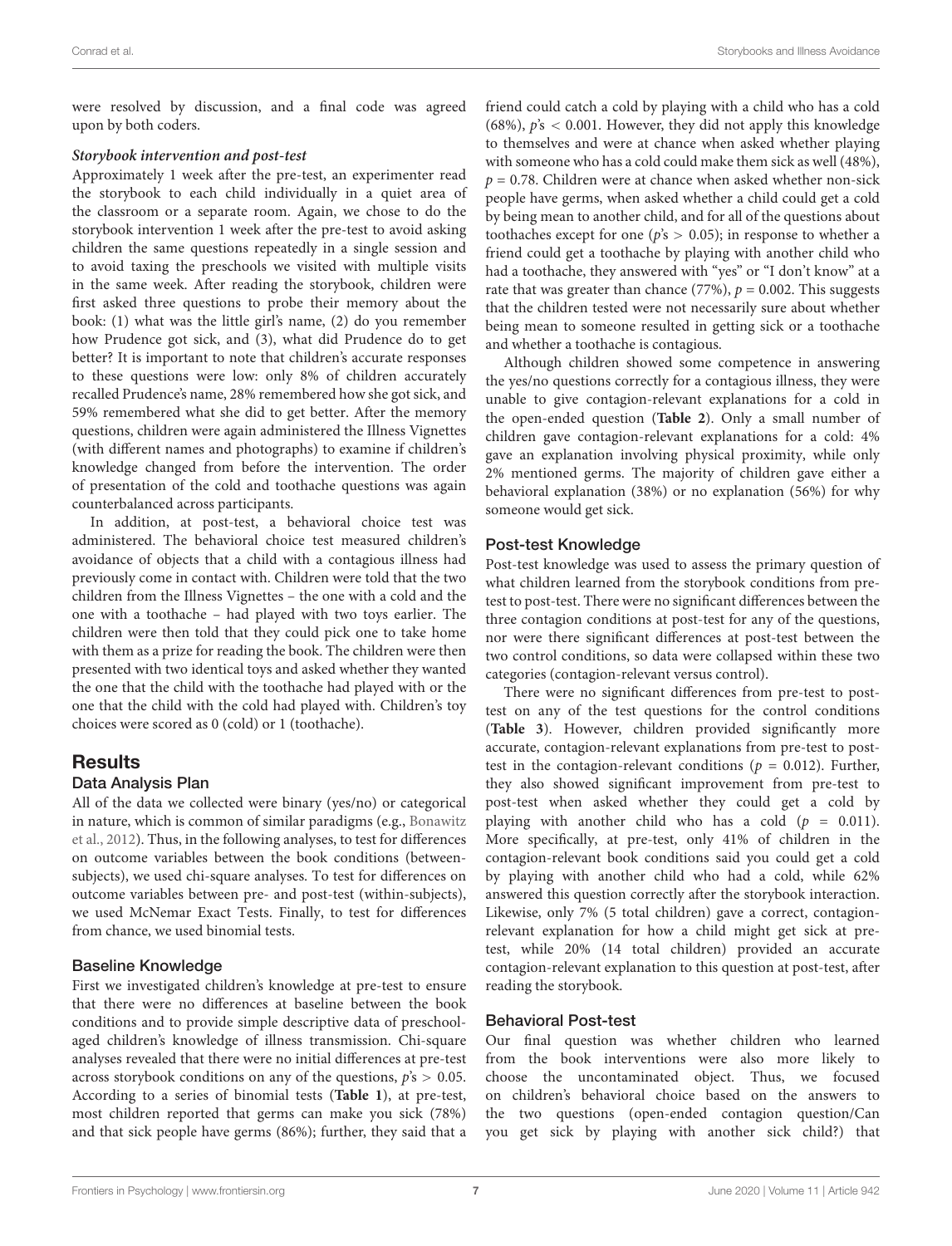<span id="page-7-0"></span>TABLE 1 | Children's performance on closed-ended pre-test questions in the germ knowledge measure and illness vignettes across all conditions.

| <b>Baseline measure</b>      | Question                                                                                | Children who answered correctly N (%)       |                                         |                                               |                                                                                                 |
|------------------------------|-----------------------------------------------------------------------------------------|---------------------------------------------|-----------------------------------------|-----------------------------------------------|-------------------------------------------------------------------------------------------------|
|                              |                                                                                         | Contagion-relevant<br>conditions $(N = 71)$ | <b>Control conditions</b><br>$(N = 48)$ | <b>All conditions</b><br>together $(N = 119)$ | P-value                                                                                         |
| Germ knowledge measure       | Do sick people have germs?                                                              | 64 (90%)                                    | 38 (79%)                                | 102 (86%)                                     | $< 0.001*$<br>1.000<br>$< 0.001*$<br>$< 0.001*$<br>0.582<br>0.783<br>$0.002*$<br>0.463<br>0.927 |
|                              | Do people who aren't sick have<br>germs?                                                | 31 (44%)                                    | 28 (58%)                                | 59 (50%)                                      |                                                                                                 |
|                              | Can germs make you sick?                                                                | 56 (79%)                                    | 31 (76%)                                | 87 (78%)                                      |                                                                                                 |
| Illness vignette - cold      | Do you think Sal/Danny's friend<br>could get a cold by playing with<br>Sal/Danny?       | 48 (68%)                                    | 33 (69%)                                | 81 (68%)                                      |                                                                                                 |
|                              | Do you think Sal/Danny's friend<br>could get a cold by being mean<br>to Sal/Danny?      | 34 (48%)                                    | 22 (46%)                                | 56 (47%)                                      |                                                                                                 |
|                              | Would you get a cold if you<br>played with Sal/Danny?                                   | 29 (41%)                                    | 28 (58%)                                | 57 (48%)                                      |                                                                                                 |
| Illness vignette - toothache | Do you think Sal/Danny's friend<br>could get a toothache by<br>playing with Sal/Danny?  | 26 (37%)                                    | 16 (33%)                                | 42 (35%)                                      |                                                                                                 |
|                              | Do you think Sal/Danny's friend<br>could get a toothache by being<br>mean to Sal/Danny? | 38 (54%)                                    | 16 (33%)                                | 64 (54%)                                      |                                                                                                 |
|                              | Would you get a toothache if<br>you played with Sal/Danny?                              | 39 (56%)                                    | 19 (40%)                                | 58 (49%)                                      |                                                                                                 |

P-values from binomial test for differences from chance. \*Signifies a p-value < 0.05.

<span id="page-7-1"></span>TABLE 2 | Coding categories of children's provided open-ended explanations at baseline for the questions "How did Sal/Danny get a cold/toothache?" across all conditions.

| <b>Explanation</b><br>category | How did Sal/Danny get a cold? $N$ (%)       |                                         |                                               | How did Sal/Danny get a toothache? $N$ (%)  |                                         |                                               |  |
|--------------------------------|---------------------------------------------|-----------------------------------------|-----------------------------------------------|---------------------------------------------|-----------------------------------------|-----------------------------------------------|--|
|                                | Contagion-relevant<br>conditions $(N = 71)$ | <b>Control conditions</b><br>$(N = 48)$ | <b>All conditions</b><br>together $(N = 119)$ | Contagion-relevant<br>conditions $(N = 71)$ | <b>Control conditions</b><br>$(N = 48)$ | <b>All conditions</b><br>together $(N = 119)$ |  |
| Biological                     | 2(3%)                                       | $0(0\%)$                                | 2(2%)                                         | $(1\%)$                                     | $0(0\%)$                                | 1(1%)                                         |  |
| Physical Proximity             | 3(4%)                                       | 2(4%)                                   | 5(4%)                                         | 2(3%)                                       | $0(0\%)$                                | 2(2%)                                         |  |
| Behavioral                     | 26 (37%)                                    | 19 (40%)                                | 45 (38%)                                      | 33 (46%)                                    | 24 (50%)                                | 57 (48%)                                      |  |
| Non-physical                   | $0(0\%)$                                    | $0(0\%)$                                | $0(0\%)$                                      | $0(0\%)$                                    | $0(0\%)$                                | $0(0\%)$                                      |  |
| Unspecific/not<br>relevant     | 40 (56%)                                    | 27 (56%)                                | 67 (56%)                                      | 35 (49%)                                    | 24 (50%)                                | 59 (50%)                                      |  |

<span id="page-7-2"></span>TABLE 3 | Pre- to post-test comparisons for cold knowledge across the contagion-relevant and control conditions.

|                                                                | Contagion-relevant conditions |                                  |          | <b>Control conditions</b> |                                  |         |
|----------------------------------------------------------------|-------------------------------|----------------------------------|----------|---------------------------|----------------------------------|---------|
|                                                                | Pre-test $N$ (%)              | Post-test $N$ $\left(\% \right)$ | P-value  | Pre-test $N$ (%)          | Post-test $N$ $\left(\% \right)$ | P-value |
| How did Sal/Danny get a cold? Contagion-relevant explanations. | 5(7%)                         | 14 (20%)                         | $0.012*$ | 2(4%)                     | 6(13%)                           | 0.219   |
| Would you get a cold if you played with Sal/Danny?             | 29 (41%)                      | 44 (62%)                         | $0.011*$ | 28 (58%)                  | 25 (52%)                         | 0.508   |

P-values from within-subjects McNemar Exact Tests. \*Signifies a p-value < 0.05.

garnered significant improvement at post-test. Unfortunately, overall learning was low – for example, only a handful of children (14 in the contagion condition and 6 in the control conditions) answered the open-ended post-test question correctly – so we did not have the statistical power to examine differences in behavioral choice between conditions. However, across conditions, children who answered the open-ended question correctly at post-test

across conditions chose the uncontaminated toy at a level that was above hance,  $p = 0.041$  ([Figure 3](#page-8-0)). Children who answered the open-ended question incorrectly at post-test chose between the two toys at chance,  $p > 0.05$ . There were no significant differences for behavioral choice based on whether or not they thought they could get a cold by playing with another child who had a cold at post-test,  $p's > 0.05$ .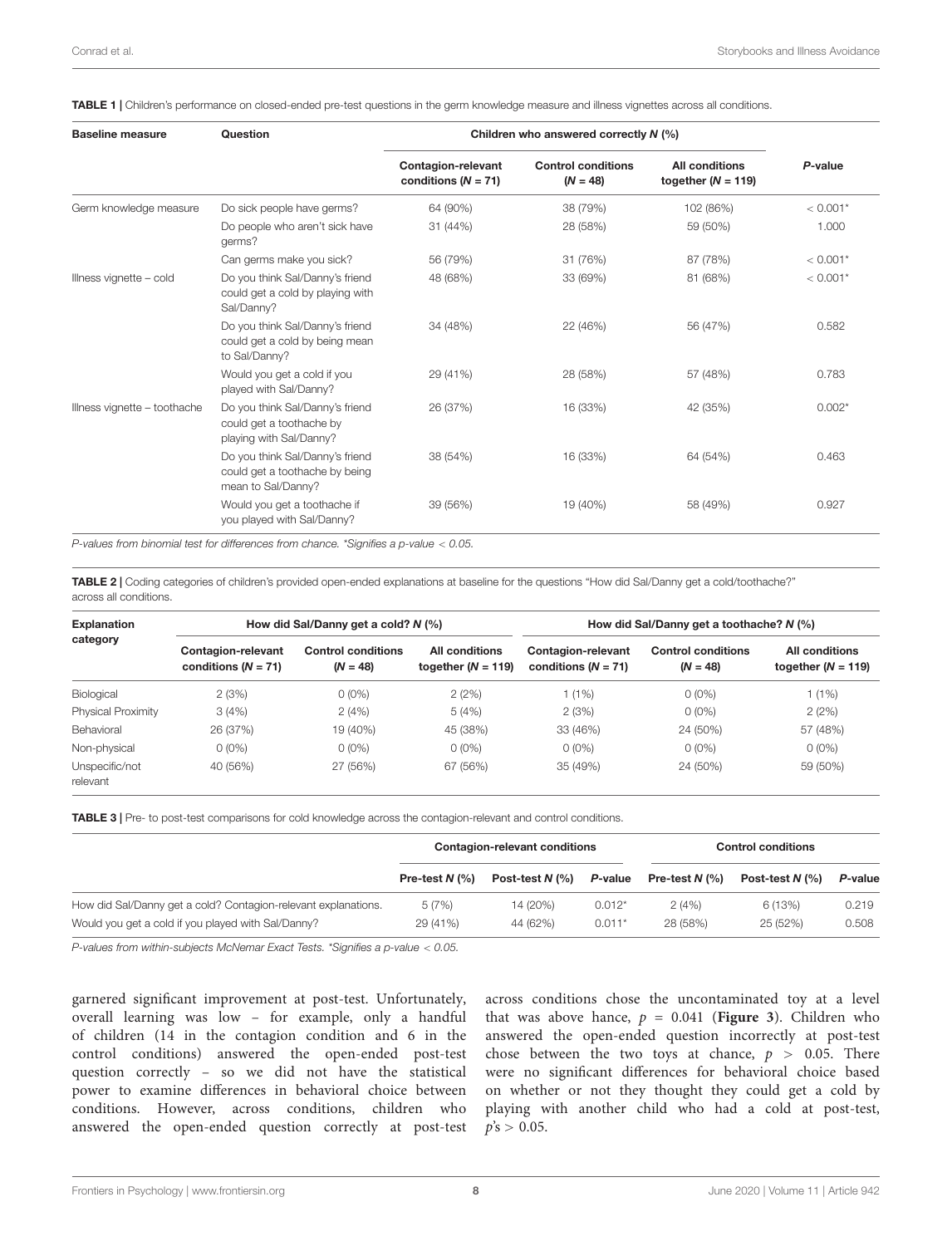

# <span id="page-8-0"></span>**Discussion**

The results of Study 2 demonstrate that children who were read a storybook with contagion-relevant information about illness transmission showed significant improvement in their knowledge about illness transmission from pretest to post-test. Second, behavioral choice was related to knowledge: children who answered the open-ended contagion question correctly at post-test chose the uncontaminated toy significantly more often than children who answered this question incorrectly.

# GENERAL DISCUSSION

Although previous research has focused heavily on the development of children's contagion knowledge (e.g., [Kalish,](#page-10-3) [1996;](#page-10-3) [Keil et al.,](#page-10-5) [1999\)](#page-10-5), we still know very little about the content of children's daily experiences that might be relevant to knowledge development and, most importantly, how this knowledge translates to adaptive behavior. The current research focused on examining whether storybook reading – a common daily experience that has been shown to contribute to the development of biological knowledge (e.g., [Williams and Binnie,](#page-11-2) [2002;](#page-11-2) [Myant and Williams,](#page-10-30) [2008;](#page-10-30) [Gonzalez et al.,](#page-10-31) [2011\)](#page-10-31) – can potentially impact children's knowledge about contagion. Most notably, the current study is the very first to explore how their knowledge is related to behavior when presented with a contaminated object; there is no previous research that examines whether highlighting contagion-relevant causal information will encourage children to actively avoid germs in a similar situation. Studying whether children can learn biological information from storybooks that leads to health-promoting behaviors might be particularly important for developing age-appropriate explanations for children experiencing illness [\(Koopman et al.,](#page-10-32) [2004\)](#page-10-32) and for creating health education interventions to improve children's knowledge and subsequent behavior when faced with the risk of infection [\(Williams and Binnie,](#page-11-2) [2002;](#page-11-2) [Myant and](#page-10-30) [Williams,](#page-10-30) [2008\)](#page-10-30).

Here, we found that children's commercial storybooks rarely contained biological causal information about illness. Instead, many children's stories about illness focus on the physical and emotional consequences of being sick and sometimes present physical proximity as an important factor in predicting contagion. Thus, storybooks do not seem to be a source from which children can typically gather causal information about illness transmission. In our second study, we asked about the role that storybooks – specifically, storybooks that contain explanations for illness transmission that were mostly absent from the commercial books – play in the development of children's knowledge and behavior. We found that after providing preschool-aged children with a book containing one of several causal explanations about illness transmission, children were more likely to use contagion-relevant explanations for how someone might get sick than before the book reading. Most importantly, children who provided these accurate, contagionrelevant explanations at post-test were more likely to avoid a contaminated toy than children who did not accurately provide these explanations.

These results are novel and important for two reasons. First, although we already knew from previous research that storybooks can be used to teach children biological knowledge, our data suggest that a very simple storybook manipulation can lead to increases in knowledge about illness transmission in children as young as preschool age. Taken together with the results of Study 1, our findings suggest that while most children's storybooks do not provide causal information about illness transmission, storybooks about contagion with relevant causal information can be used to teach children about illness transmission. Second, this is the very first study demonstrating that providing children with causally relevant information about illness transmission in a simple storybook is related to adaptive health behaviors.

Despite these novel contributions, the current work also has some important limitations. While our age range was generally in line with similar storybook learning and contagion knowledge research, we did not have a large-enough sample size to explore age-related differences. However, previous research has reported that knowledge, and not age, is the best predictor of children's illness avoidance behavior; indeed, even the youngest children in [Blacker and LoBue's](#page-10-11) [\(2016\)](#page-10-11) sample avoided a sick confederate if they had causal knowledge about illness transmission [\(Blacker and LoBue,](#page-10-11) [2016\)](#page-10-11). However, further exploring the developmental trajectory across early childhood is an important goal for future research. Further, although children's knowledge did improve in the contagion-relevant conditions, very few children learned overall, with only 20 children answering the open-ended contagion question correctly at post-test. Given that most children answered the yes/no contagion questions correctly at pre-test, these findings suggest that learning about illness might happen in a piecemeal fashion, consistent with what other researchers have proposed (e.g., [Legare et al.,](#page-10-7) [2009\)](#page-10-7). Despite the small number of children who learned from our storybooks, children who answered the open-ended contagion question correctly at post-test consistently tended to choose the uncontaminated toy. The very small number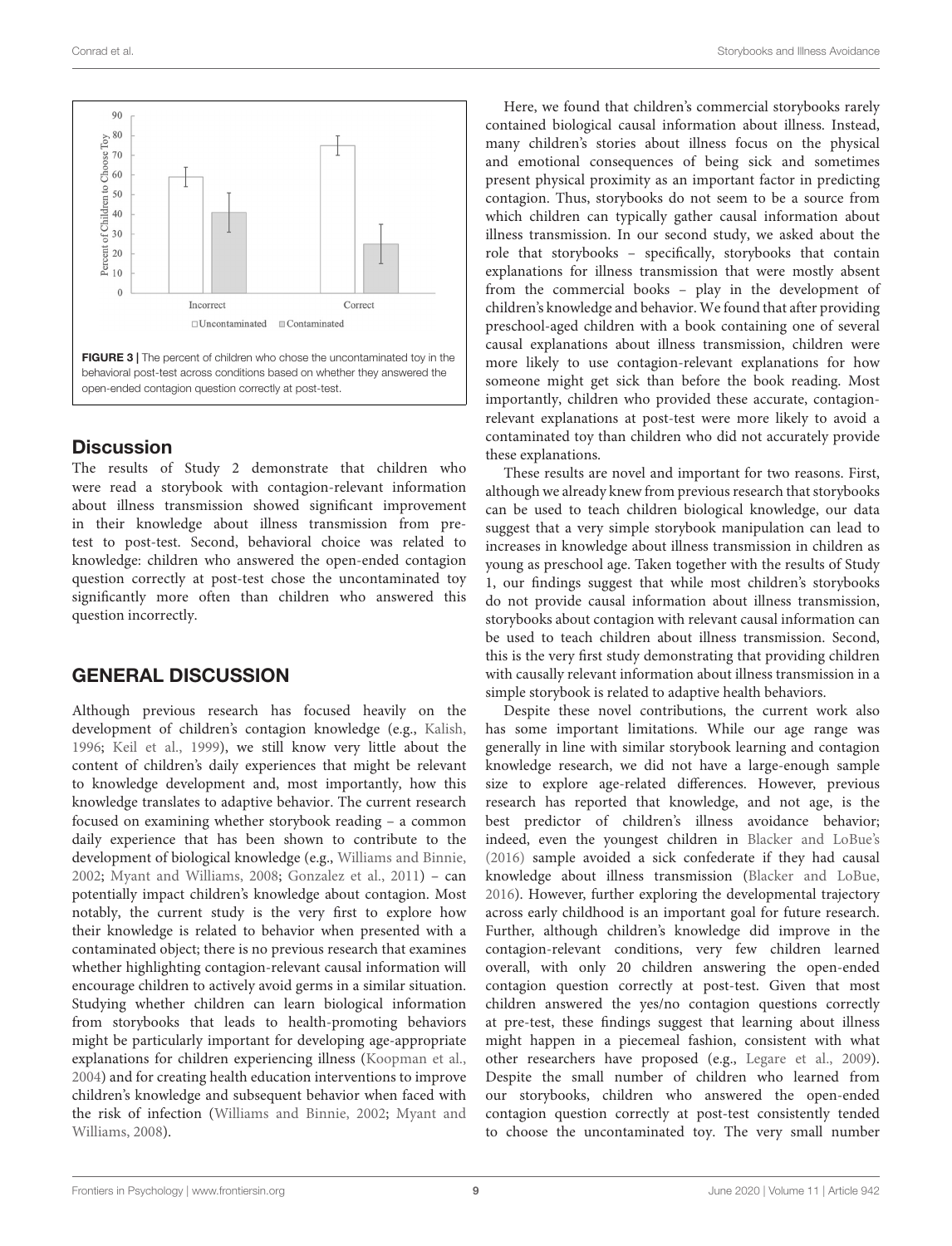of children in each cell made us unable to analyze the individual book conditions separately, limiting our ability to make specific claims about what types of knowledge lead to healthy behaviors. Although we cannot make claims about which exact type of information might be most effective, the small number of children who learned across conditions suggests that stronger manipulations are likely needed for long-term knowledge gain and behavioral change in future examinations.

Perhaps the limited learning we observed should not be surprising: the storybook intervention we used was very simple, each book contained very little information about the cause of illness transmission, and books were only read to children once. Further, children had trouble remembering details of the story, as evidenced by very low rates of accurate responding to questions probing details about the story (8–59% accuracy). We found the most gains with the most stringent outcome variable possible to measure learning, namely, children's ability to generate correct contagion-relevant explanations about how someone might get sick (as opposed to responses to yes/no or forced-choice questions). It is possible that more children were unable to answer this question correctly simply because of limitations in their verbal communication skills. In the current study, we did not include a measure of either receptive or expressive language, and it is possible that individual differences in language skills played a role in whether children were able to generate contagion-relevant explanations. Thus, although we cannot draw specific conclusions about the type of information most relevant for knowledge and behavioral change, our data do suggest that preschool-aged children might be able to learn about illness transmission from a book interaction and apply their knowledge to behave adaptively. Additionally, whether our results reflect lasting knowledge and behavioral change is unknown. Longitudinal research in this area would certainly be beneficial to better understanding the long-term impact of a brief storybook intervention on children's knowledge and behavior. Despite the fact that our findings were relatively weak, this work constitutes only an exploratory first attempt at addressing this important issue, and our results open the door to future work that provides children with more extensive information about transmission and administers book readings at more than one time point so that children might improve more than they did by our very simple manipulation. Multiple storybooks that address different aspects of contagion may be required to truly elicit complex and coherent explanations in preschoolers.

Importantly, our results also suggest that information found in children's everyday storybooks does not necessarily provide them with accurate information about illness transmission. This leaves open the question of where and how children acquire knowledge about illness transmission from their everyday experiences. It is possible that parents provide such information, or that children receive this information from school programs, but this area of research is still largely understudied. Further, it is not clear how children learn to generalize their knowledge to other contagious illness and when they learn not to generalize to noncontagious illness, like a toothache. Indeed, a sophisticated understanding of illness transmission would include an understanding of how to apply knowledge to contagious illnesses and how to generalize that knowledge when appropriate. Likewise, a sophisticated understanding of illness transmission would allow children to make predictions about how illness exposure would affect themselves as well as others. Interestingly, while children were able to correctly indicate that contact with a sick person could make a friend sick, they failed to answer this question correctly for themselves at pre-test. It is likely that in the preschool years, children are still developing these abilities, which is why responding for these questions might have been inconsistent. Future work is still needed to identify the types of everyday experiences that lead to children's knowledge revision and eventually to a sophisticated understanding of illness transmission.

In conclusion, given the recent widespread concern over the spread of contagious illnesses among children, including the flu and the measles, ensuring that children have the necessary information to avoid potentially contagious individuals and contaminated objects is especially important. Unfortunately, because of the dearth of research on children's behavior in this domain, especially in preschool-aged children, current interventions aimed to teach children health-related behaviors such as hand-washing and sanitizer use in the classroom have focused only on older children. Further, most interventions are structured primarily around preventative behaviors while providing little information about why these behaviors reduce illness transmission (see [Au et al.,](#page-10-33) [2008,](#page-10-33) for a review; [Witta and Spencer,](#page-11-3) [2004;](#page-11-3) [Colgate-Palmolive](#page-10-34) [Company,](#page-10-34) [2010\)](#page-10-34). In fact, knowledge interventions and behavioral interventions have largely been separate bodies of work, and no studies have examined whether causal information about illness transmission influences healthrelated behavior, such as active avoidance of germs. And while previous interventions have often focused on teaching children behavioral information (such as hand-washing), it is not clear whether behavioral interventions alone lead to illness prevention (e.g., [Rosen et al.,](#page-10-35) [2006\)](#page-10-35). Our results suggest that interventions that incorporate biological causal information may be a brand-new avenue for teaching children healthy behaviors so that they can play a role in their own disease avoidance.

# DATA AVAILABILITY STATEMENT

The data sets generated for this study can be found in the Databrary repository, upon request to the corresponding author.

# ETHICS STATEMENT

The studies involving human participants were reviewed and approved by the Institutional Review Board Rutgers University –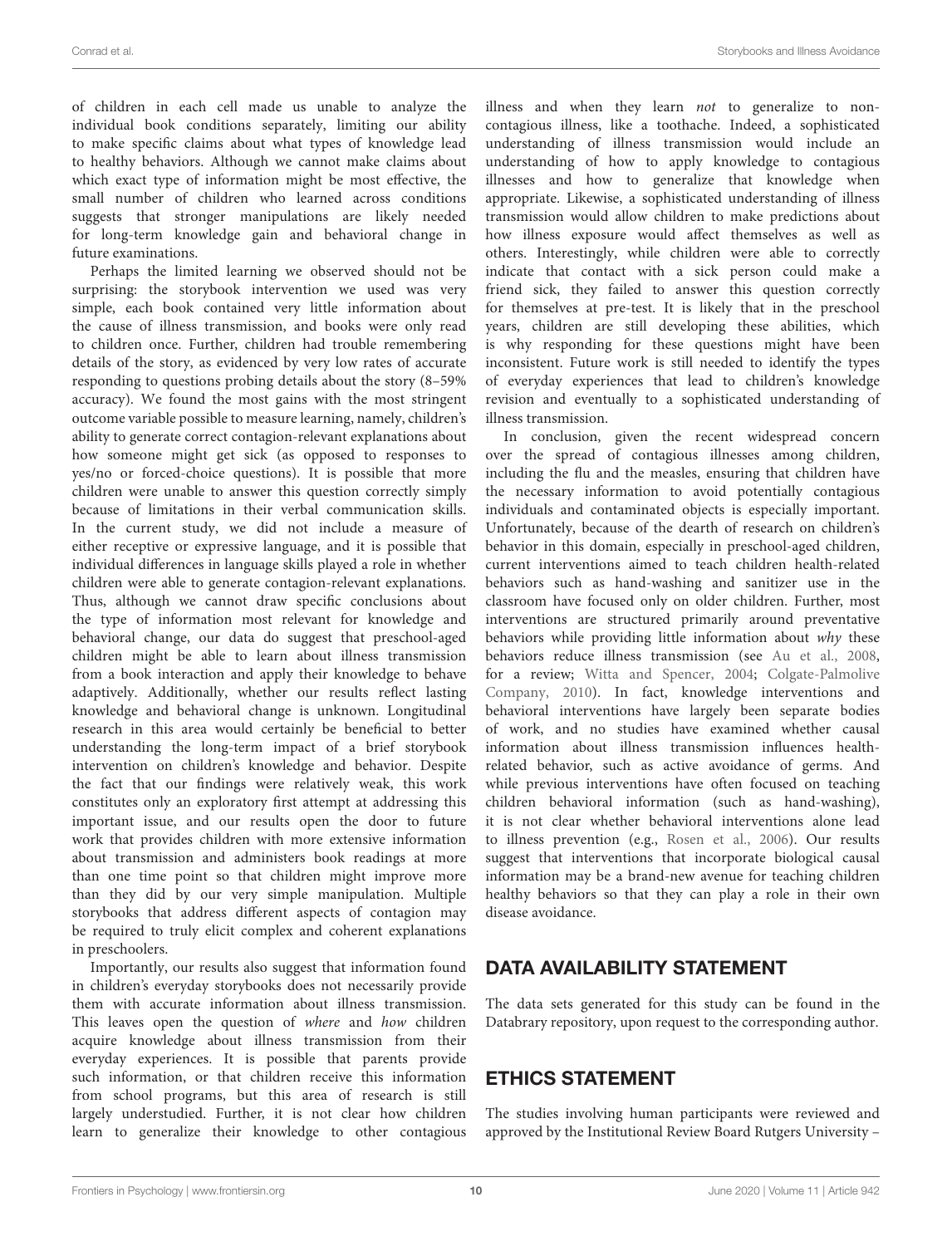Newark. Written informed consent to participate in this study was provided by the participants' legal guardian/next of kin.

# AUTHOR CONTRIBUTIONS

MC, K-AB, and VL contributed to the conception and design of the study. EK and ZW oversaw the data collection. MC and VL performed the statistical analysis and completed the first draft of writing. MC, K-AB, VL, and EK contributed to the manuscript revision.

# **REFERENCES**

- <span id="page-10-13"></span>Anggoro, F., Medin, D., and Waxman, S. (2010). Language and experience influence children's biological induction. J. Cogn. Cult. 10, 171–187.
- <span id="page-10-33"></span>Au, T. K., Chan, C. K., Chan, T., Cheung, M. W., Ho, J., and Ip, G. (2008). Folkbiology meets microbiology: a study of conceptual and behavioral change. Cogn. Psychol. 57, 1–19. [doi: 10.1016/j.cogpsych.2008.03.002](https://doi.org/10.1016/j.cogpsych.2008.03.002)
- <span id="page-10-21"></span>Bibace, R., and Walsh, M. E. (1981). Children's conceptions of illness. New Dir. Child Adolesc. Dev. 1981, 31–48.
- <span id="page-10-11"></span>Blacker, K., and LoBue, V. (2016). Behavioral avoidance of contagion in childhood. J. Exp. Child Psychol. 143, 162–170. [doi: 10.1016/j.jecp.2015.09.033](https://doi.org/10.1016/j.jecp.2015.09.033)
- <span id="page-10-29"></span>Bonawitz, E., Fischer, A., and Schulz, L. (2012). Teaching 3.5-year-olds to revise their beliefs given ambiguous evidence. J. Cogn. Dev. 13, 266–280.
- <span id="page-10-0"></span>Bryant, K., and McDonald, L. C. (2009). Clostridium difficile infections in children. Pediatr. Infect. Dis. J. 28, 145–146. [doi: 10.1097/MPG.0b013e3182a](https://doi.org/10.1097/MPG.0b013e3182a3202f) [3202f](https://doi.org/10.1097/MPG.0b013e3182a3202f)
- <span id="page-10-34"></span>Colgate-Palmolive Company (2010). A Hand Washing Education Program for Preschool Through First Grade Students: Classroom Education Guide. New York, NY: Author.
- <span id="page-10-2"></span>de Lencastre, H., and Tomasz, A. (2002). From ecological reservoir to disease: the nasopharynx, day-care centres, and drug resistant clones of Streptococcus pneumoniae. J. Antimicrob. Chemother. 50, 75–82. [doi: 10.1093/jac/](https://doi.org/10.1093/jac/dkf511) [dkf511](https://doi.org/10.1093/jac/dkf511)
- <span id="page-10-28"></span>Frankel, A. (2000). Prudence's Get Well Book. New York, NY: HarperCollins.
- <span id="page-10-24"></span>Ganea, P. A., Bloom Pickard, M. B., and DeLoache, J. S. (2008). Transfer between storybooks and the real world by very young children. J. Cogn. Dev. 9, 46–66.
- <span id="page-10-25"></span>Ganea, P. A., Canfield, C. F., Simons-Ghafari, K., and Chou, T. (2014). Do cavies talk? The effect of anthropomorphic storybooks on children's knowledge about animals. Front. Psychol. 5:283. [doi: 10.3389/fpsyg.2014.00283](https://doi.org/10.3389/fpsyg.2014.00283)
- <span id="page-10-15"></span>Ganea, P. A., Ma, L., and DeLoache, J. S. (2011). Young children's learning and transfer of biological information from storybooks to real animals. Child. Dev. 82, 1421–1433.
- <span id="page-10-16"></span>Geerdts, M., Van de Walle, G. A., and LoBue, V. (2016a). Learning about real animals from anthropomorphic media. Imaginat. Cogn. Pers. 36, 5–26. [doi:](https://doi.org/10.1177/0276236615611798) [10.1177/0276236615611798](https://doi.org/10.1177/0276236615611798)
- <span id="page-10-20"></span>Geerdts, M., Van de Walle, G. A., and LoBue, V. (2016b). Using animals to teach children biology: exploring the use of biological explanations in children's anthropomorphic storybooks. Early Educ. Dev. 27, 1237–1249.
- <span id="page-10-31"></span>Gonzalez, J. E., Pollard-Durodola, S., Simmons, D. C., Taylor, A. B., Davis, M. J., Kim, M., et al. (2011). Developing low-income preschoolers' social studies and science vocabulary through content-focused shared book reading. J. Res. Educ. Effect. 4, 25–52.
- <span id="page-10-19"></span>Gripshover, S. J., and Markman, E. M. (2013). Teaching young children a theory of nutrition: conceptual change and the potential for increased vegetable consumption. Psychol. Sci. 24, 1541–1553. [doi: 10.1177/09567976124](https://doi.org/10.1177/0956797612474827) [74827](https://doi.org/10.1177/0956797612474827)
- <span id="page-10-3"></span>Kalish, C. (1996). Causes and symptoms in preschoolers' conceptions of illness. Child. Dev. 67, 1647–1670.
- <span id="page-10-4"></span>Kalish, C. W. (1999). "What young children's understanding of contamination and contagion tells us about their concepts of illness," in Children's Understanding of Biology and Health, eds M. Siegal and C. C. Peterson (Cambridge, UK: Cambridge University Press), 99–130.

### FUNDING

This research was supported by a James McDonnell Foundation Scholar Award for Understanding Human Cognition to VL.

# <span id="page-10-23"></span>SUPPLEMENTARY MATERIAL

The Supplementary Material for this article can be found online at: [https://www.frontiersin.org/articles/10.3389/fpsyg.](https://www.frontiersin.org/articles/10.3389/fpsyg.2020.00942/full#supplementary-material) [2020.00942/full#supplementary-material](https://www.frontiersin.org/articles/10.3389/fpsyg.2020.00942/full#supplementary-material)

- <span id="page-10-5"></span>Keil, F. C., Levin, D., Gutheil, G., and Richman, B. (1999). "Mechanism and explanation: the case of disease," in Folkbiology, eds D. Medin and S. Atran (Cambridge, MA: MIT Press), 285–320.
- <span id="page-10-18"></span>Kelemen, D., Emmons, N. A., Seston Schillaci, R., and Ganea, P. A. (2014). Young children can be taught basic natural selection using a picturestorybook intervention. Psychol. Sci. 25, 893–902. [doi: 10.1177/09567976135](https://doi.org/10.1177/0956797613516009) [16009](https://doi.org/10.1177/0956797613516009)
- <span id="page-10-10"></span>Kister, M. C., and Patterson, C. J. (1980). Children's conceptions of the causes of illness: understanding of contagion and use of immanent justice. Child. Dev. 51, 839–846.
- <span id="page-10-32"></span>Koopman, H. M., Baars, R. M., Chaplin, J., and Zwinderman, K. H. (2004). Illness through the eyes of the child: the development of children's understanding of the causes of illness. Patient Educ. Couns. 55, 363–370. [doi: 10.1016/j.pec.2004.](https://doi.org/10.1016/j.pec.2004.02.020) [02.020](https://doi.org/10.1016/j.pec.2004.02.020)
- <span id="page-10-1"></span>Lambe, T., Spencer, A. J., Mullarkey, C. E., Antrobus, R. D., Yu, L., de Whalley, P., et al. (2012). T-cell responses in children to internal influenza antigens, 1 year after immunization with pandemic H1n1 influenza vaccine, and response to revaccination with seasonal trivalent-inactivated influenza vaccine. Pediatr. Infect. Dis. J. 31, e86–e91. [doi: 10.1097/INF.0b013e318255e443](https://doi.org/10.1097/INF.0b013e318255e443)
- <span id="page-10-17"></span>Legare, C. H., Lane, J. D., and Evans, E. M. (2013). Anthropomorphizing science: how does it affect the development of evolutionary concepts? Merrill Palmer Q. 59, 168–197.
- <span id="page-10-7"></span>Legare, C. H., Wellman, H. M., and Gelman, S. A. (2009). Evidence for an explanation advantage in naïve biological reasoning. Cogn. Psychol. 58, 177– 194. [doi: 10.1016/j.cogpsych.2008.06.002](https://doi.org/10.1016/j.cogpsych.2008.06.002)
- <span id="page-10-6"></span>Myant, K., and Williams, J. (2005). Children's concepts of health and illness: understanding of contagious illnesses, non-contagious illnesses, and injuries. J. Health Psychol. 10, 805–819. [doi: 10.1177/1359105305057315](https://doi.org/10.1177/1359105305057315)
- <span id="page-10-30"></span>Myant, K. A., and Williams, J. M. (2008). What do children learn about biology from factual information? A comparison of interventions to improve understanding of contagious illnesses. Br. J. Educ. Psychol. 78, 223–244. [doi:](https://doi.org/10.1348/000709907X205263) [10.1348/000709907X205263](https://doi.org/10.1348/000709907X205263)
- <span id="page-10-22"></span>Perrin, E. C., and Gerrity, P. S. (1981). There's a demon in your belly: children's understanding of illness. Pediatrics 67, 841–849.
- <span id="page-10-14"></span>Rideout, V. (2017). The Common Sense Census: Media Use by Kids Age Zero to Eight. San Francisco, CA: Common Sense Media.
- <span id="page-10-35"></span>Rosen, L., Manor, O., Engelhard, D., Brody, D., Rosen, B., Peleg, H., et al. (2006). Can a handwashing intervention make a difference? Results from a randomized controlled trial in Jerusalem preschools. Prev. Med. 42, 27–32. [doi: 10.1016/j.](https://doi.org/10.1016/j.ypmed.2005.09.012) [ypmed.2005.09.012](https://doi.org/10.1016/j.ypmed.2005.09.012)
- <span id="page-10-12"></span>Ross, N., Medin, D., Coley, J. D., and Atran, S. (2003). Cultural and experiential differences in the development of folkbiological induction. Cogn. Dev. 18, 25–47.
- <span id="page-10-8"></span>Siegal, M. (1988). Children's knowledge of contagion and contamination as causes of illness. Child. Dev. 59, 1353–1359.
- <span id="page-10-26"></span>Simcock, G., and Dooley, M. (2007). Generalization of learning from storybooks to novel test conditions by 18-and 24-month-old children. Dev. Psychol. 43, 1568–1578. [doi: 10.1037/0012-1649.43.6.1568](https://doi.org/10.1037/0012-1649.43.6.1568)
- <span id="page-10-9"></span>Springer, K., and Ruckel, J. (1992). Early beliefs about the cause of illness: evidence against immanent justice. Cogn. Dev. 7, 429–443.
- <span id="page-10-27"></span>Tare, M., Chiong, C., Ganea, P., and DeLoache, J. (2010). Less is more: how manipulative features affect children's learning from storybooks.